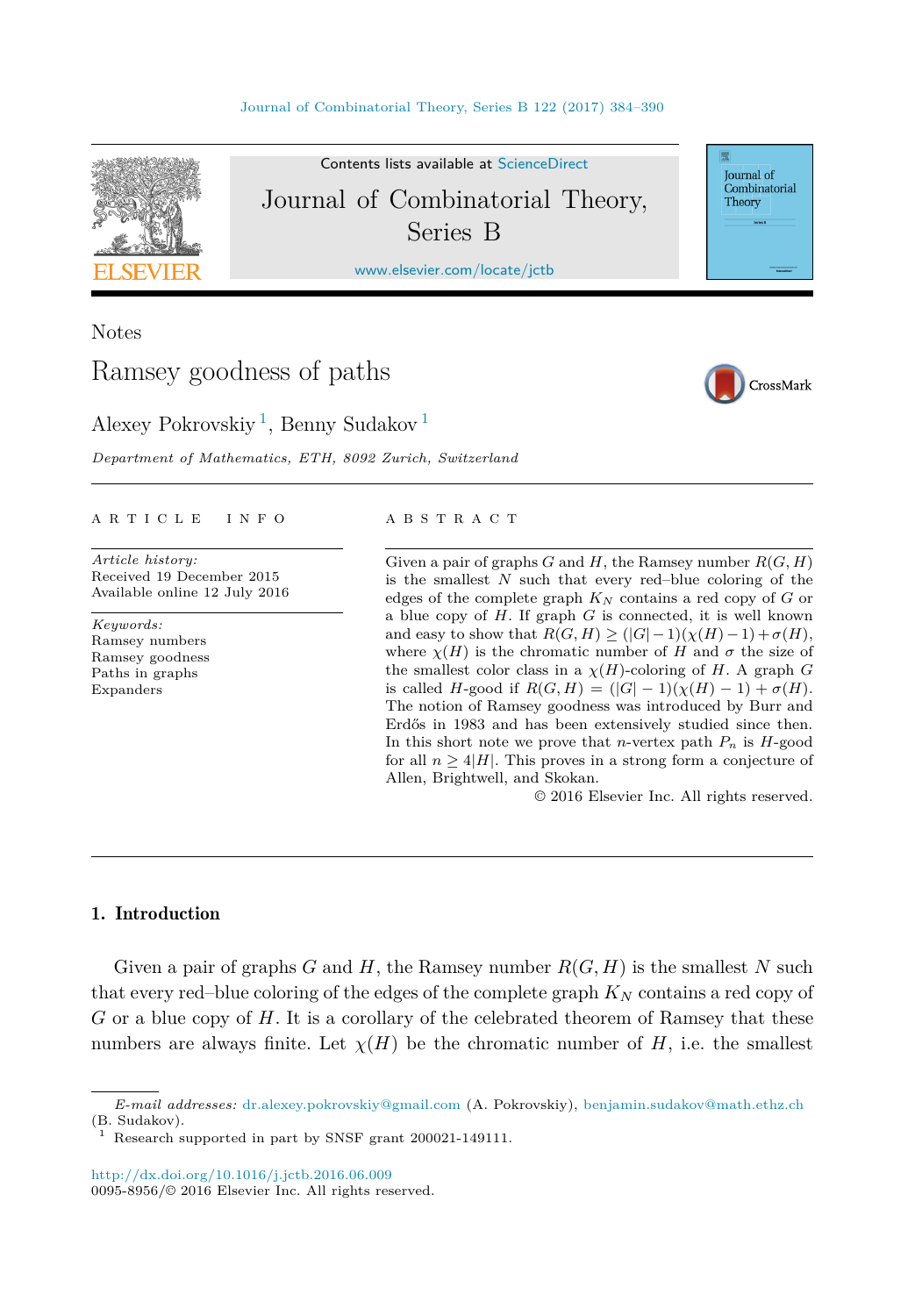<span id="page-1-0"></span>number of colors needed to color the vertices of *H* so that no pair of adjacent vertices have the same color, and  $\sigma(H)$  be the size of the smallest color class in a  $\chi(H)$ -coloring of *H*. It was observed by Burr [\[4\]](#page-5-0) that for connected *G* with  $|G| > \sigma(H)$  Ramsey numbers always satisfy the following easy lower bound

$$
R(G, H) \ge (|G| - 1)(\chi(H) - 1) + \sigma(H). \tag{1}
$$

To prove (1), consider a 2-edge-coloring of the complete graph on  $N = (|G| - 1)(\chi(H) -$ 1) +  $\sigma(H)$  − 1 vertices consisting of  $\chi(H)$  − 1 disjoint red cliques of size  $|G|$  − 1 as well as one disjoint red clique of size  $\sigma(H) - 1$ . This coloring has no red *G* because all red connected components have size  $\leq |G|-1$ , and there is no blue *H* since the partition of this *H* induced by red cliques would give a coloring of *H* by  $\chi$ (*H*) colors with one color class smaller than  $\sigma(H)$ , contradicting the definition of  $\sigma(H)$ .

For some graphs the bound in  $(1)$  is quite far from the truth. For example Erdős [\[8\]](#page-5-0) showed that  $R(K_n, K_n) \geq \Omega(2^{n/2})$  which is much larger than the quadratic bound we get from (1). However there are many known pairs of graphs for which  $R(G, H)$  $(|G|-1)(\chi(H)-1)+\sigma(H)$ . In this case we say that *G is H-good*. The notion of Ramsey goodness was introduced by Burr and Erdős [\[5\]](#page-5-0) in 1983 and was extensively studied since then, see, e.g.,  $[1,6,7,11,13,14]$  and their references.

In this short note we study the question of when the *n*-vertex path  $P_n$  is  $H$ -good, for some fixed graph *H*. This problem goes back to the work of Erdős, Faudree, Rousseau, and Schelp [\[10\],](#page-6-0) who in 1985 proved that there is a function f such that  $P_n$  is H-good for all  $n \ge f(|H|)$ . The function  $f(|H|)$  is not explicit in [\[10\],](#page-6-0) but  $f(H) = O(|H|^4)$  can be proved using their method. Häggkvist [\[12\]](#page-6-0) (for *k* = 2) and later Pokrovskiy [\[16\]](#page-6-0) obtained a general upper bound on the Ramsey number of path versus complete *k*-partite graphs, showing that  $R(P_n, K_{m,...,m}) \leq (k-1)(n-1) + km - k + 1$ . Here and later,  $K_{m_1,...,m_k}$ denotes a complete *k*-partite graph with parts of order  $m_1, \ldots, m_k$  together with all the edges connecting vertices in different parts. Although this bound is not strong enough to prove goodness, it holds for all values of the parameters. More recently, Pei and Li [\[15\]](#page-6-0) showed that if  $n \geq 8|H| + 3\sigma(H)^2 + c\chi^8(H)$ , then  $P_n$  is *H*-good. For general *H* (e.g., when  $H = K_{m,m}$ ) this result requires *n* to be quadratic in |*H*|. Allen, Brightwell, and Skokan [\[1\]](#page-5-0) conjectured that  $P_n$  is  $H$ -good already when *n* is linear in |*H*|.

**Conjecture 1.1** *[\(\[1\]\)](#page-5-0). Let H be a fixed graph with chromatic number k* and *let*  $n \geq k|H|$ *.*  $Then R(P_n, H) = (n - 1)(k - 1) + \sigma(H).$ 

Let  $R(C_{\geq n}, H)$  be the smallest N such that any 2-edge-coloring of  $K_N$  contains either a red cycle of length at least *n* or a blue *H*. Notice that we always have  $R(P_n, H) \leq$  $R(C_{\geq n}, H)$ . Motivated by the above conjecture, in this note we prove the following theorem.

**Theorem 1.2.** *Given integers*  $m_1 \leq m_2 \leq \cdots \leq m_k$  *and*  $n \geq 3m_k + 5m_{k-1}$ *, we have* 

$$
R(C_{\geq n}, K_{m_1,\dots,m_k}) = (k-1)(n-1) + m_1.
$$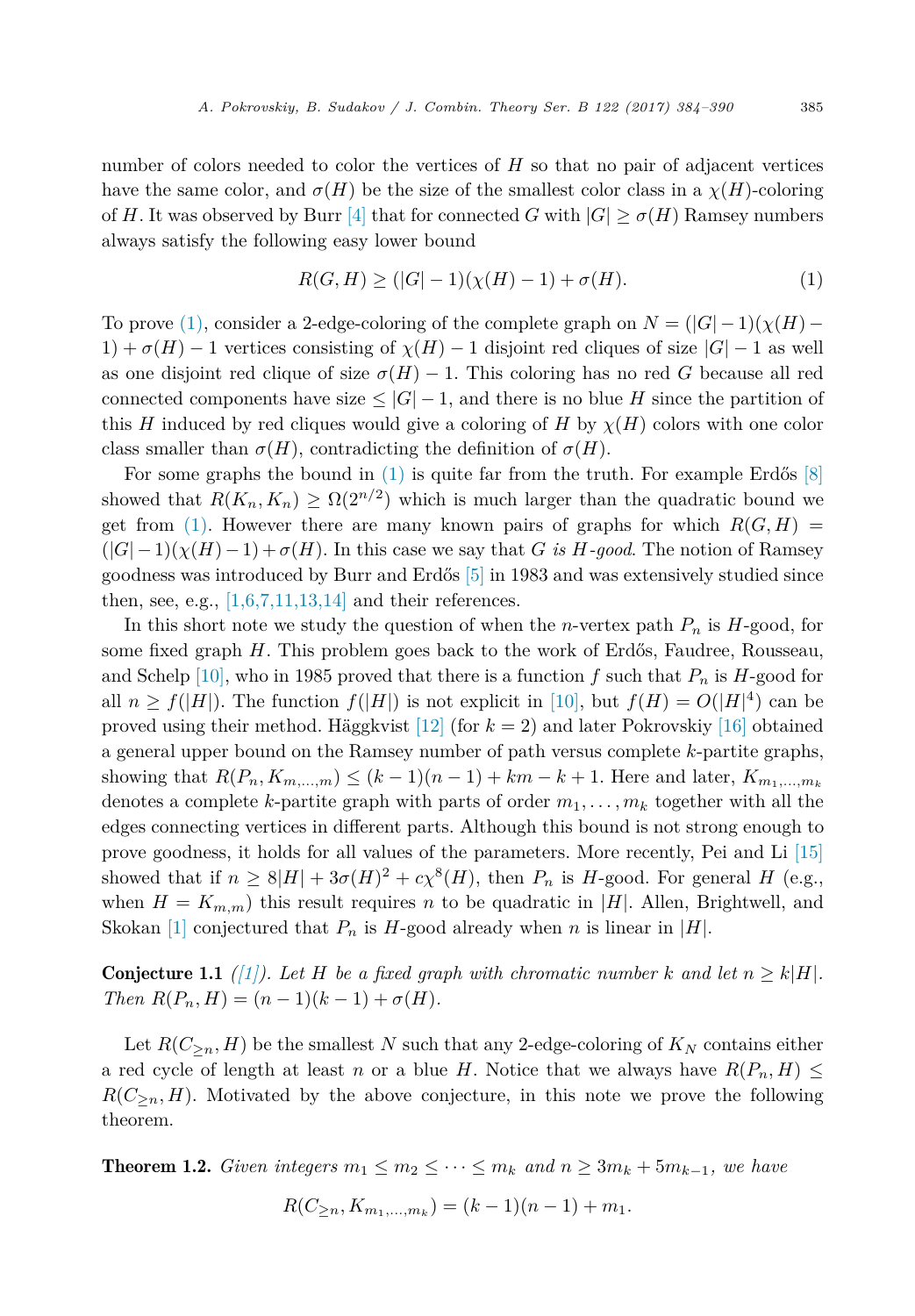<span id="page-2-0"></span>Notice that the vertices of a *k*-chromatic graph *H* can be partitioned into *k* independent sets of sizes  $m_1, \ldots, m_k$  with  $\sigma(H) = m_1 \leq m_2 \leq \cdots \leq m_k$ . This is equivalent to *H* being a subgraph of  $K_{m_1,\dots,m_k}$ . Since  $4|H| \geq 4m_k + 4m_{k-1} \geq 3m_k + 5m_{k-1}$ , [Theorem 1.2](#page-1-0) implies the following.

**Corollary 1.3.** Let H be a fixed graph with chromatic number k and let  $n \geq 4|H|$ . Then  $R(P_n, H) = (n - 1)(k - 1) + \sigma(H)$ .

For  $k \geq 4$ , this corollary proves [Conjecture 1.1](#page-1-0) in a very strong form, showing that the condition  $n \geq \chi(H)|H|$  is unnecessary, and  $n \geq 4|H|$  suffices. For  $k \leq 3$ , our result is slightly weaker than the conjecture, but is a large improvement on the best previously known [\[15\]](#page-6-0) quadratic dependence of *n* on |*H*|. Moreover, for certain graphs *H*, [Theorem 1.2](#page-1-0) shows that  $P_n$  is  $H$ -good even when  $n$  is smaller than  $4|H|$ . For example if *H* is balanced (i.e. if  $|H| = \sigma(H)\chi(H)$ ), then this theorem implies that  $P_n$  is *H*-good as long as  $n \geq 8|H|/\chi(H)$ .

# 2. Proof of the main theorem

The proof of [Theorem 1.2](#page-1-0) uses a combination of the Pósa rotation-extension technique and induction on k. Let  $P = p_1 p_2 \ldots p_t$  be a path in a graph G which also contains an edge  $p_t p_i$ . We say that a path  $Q = p_1 p_2 \dots p_i p_t p_{t-1} \dots p_{i+1}$  is a rotation of *P*. We say that a path *Q* is *derived* from *P* if there is a sequence of paths  $P_0 = P, P_1, \ldots, P_s = Q$ with  $P_j$  being a rotation of  $P_{j-1}$  for each *j*. We say that a vertex *x* is an ending vertex for *P* if it is the final vertex of some path derived from *P*. We say that a set *X* of ending vertices of *P* is *connected* if for every  $x \in X$  there is a path  $P_x$  ending with x and a sequence of paths  $P = P_0, P_1, \ldots, P_s = P_x$  with  $P_j$  being a rotation of  $P_{j-1}$  for each *j* and  $P_i$  ending with some  $x' \in X$ . That is, for a  $P_x$  ending in  $x \in X$ , the set X also contains ending vertices of a sequence of intermediate paths whose rotations produce *Px*. Notice that for a path *P*, the set of all ending vertices for *P* is connected. For a set of vertices *S* in a graph *G*, we use  $N_G(S)$  to mean the set of vertices  $v \in V(G) \setminus S$  for which there is a vertex  $s \in S$  such that *vs* is an edge of *G* i.e.  $N_G(S)$  is the neighborhood of the set *S* outside *S*. When there is no ambiguity of what the underlying graph is, we abbreviate this to  $N(S)$ .

We will need a variant of the celebrated lemma of Pósa from [\[18\].](#page-6-0)

Lemma 2.1. *Let P be a path of maximum length in a graph G starting at some vertex p*0*,* X a connected set of ending vertices for P, and S the set of all ending vertices for P. *Then we have*

 $(i)$   $|N(X)| \leq 2|S|$ . *(ii)* There *is a cycle in G containing*  $N(X) \cup X$ *.*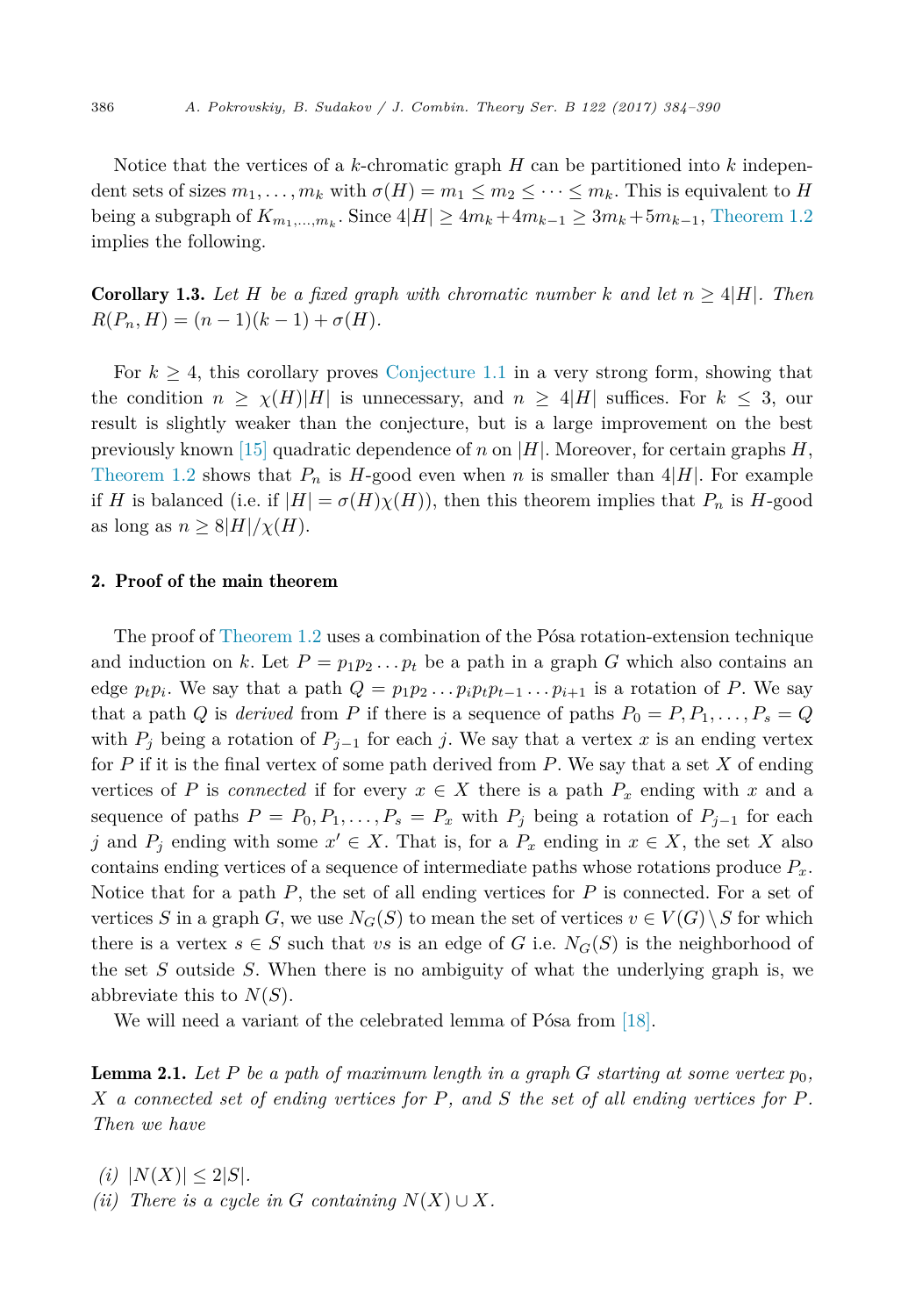<span id="page-3-0"></span>Proof. Fix an orientation of *P*. Let *S*<sup>−</sup> be the set of left neighbors on *P* of vertices in *S* and let *S*<sup>+</sup> be the set of right neighbors on *P* of vertices in *S*. Notice that by maximality of |P|, we have  $N(X) \subseteq V(P)$  (indeed otherwise if we have  $y \in N(X) \setminus V(P)$ , then we can obtain a longer path starting from  $p_0$  by choosing a rotation of  $P$  ending with a neighbor of *y*, and extending it with *y*). First we will show that  $N(X) \cup X \subseteq S^- \cup S^+ \cup X$ .

Let *x* be a vertex in *X* and  $P = P_0, P_1, \ldots, P_s$  be a sequence of paths such that  $P_s$ ends with *x*,  $P_i$  ends with some  $v \in X$ , and  $P_i$  is a rotation of  $P_{i-1}$  (such a sequence exists since X is a connected set of endpoints). Notice that if  $yz \in E(P_s)$ , then either  $yz \in E(P)$  or  $\{y, z\} \subseteq X \cup X^- \cup X^+$  (this is proved by induction using the fact that from the definition of "rotation", we have  $yz \in P_i \implies yz \in P_{i-1}$  or  $\{y, z\} \subseteq X \cup X^- \cup X^+$ ).

Let  $p_0, \ldots, p_k = x$  be the vertex sequence of  $P_s$ . For  $p_i \in N(x)$ , we know  $p_1p_2 \ldots p_i p_k p_{k-1} \ldots p_{i+1}$  is a rotation of P and hence  $p_{i+1} \in S$ . Since  $p_i p_{i+1} \in E(P_s)$ , we have that either  $p_i p_{i+1} \in E(P)$  which implies that  $p_i \in S^- \cup S^+ \subseteq X \cup S^- \cup S^+$ , or we have  $\{p_i, p_{i+1}\} \subseteq X \cup X^- \cup X^+ \subseteq X \cup S^- \cup S^+$ . This implies that  $N(X) \subseteq$  $\bigcup_{x\in X} N(x)$  ⊆ *X* ∪ *S*<sup>−</sup> ∪ *S*<sup>+</sup> as required. Now part (i) of the lemma comes from <sup>|</sup>*N*(*X*) <sup>∪</sup> *<sup>X</sup>*<sup>|</sup> ≤ |*S*<sup>−</sup><sup>|</sup> <sup>+</sup> <sup>|</sup>*S*<sup>+</sup><sup>|</sup> <sup>+</sup> <sup>|</sup>*X*<sup>|</sup> <sup>≤</sup> <sup>2</sup>|*S*<sup>|</sup> <sup>+</sup> <sup>|</sup>*X*|.

Although part (ii) of the lemma already appeared in [\[3\],](#page-5-0) we include its short proof for the sake of completeness. Let  $p_0, \ldots, p_k$  be the vertex sequence of  $P$ , and let  $p_i$  be the first element of  $(N(X) \cup X) \cap \{p_0, \ldots, p_k\}$ . Since we are considering paths starting from  $p_0$ , we must have  $p_0 \notin X$ . If  $p_0 \in N(X)$ , then we have a cycle on  $V(P)$  formed by taking a rotation of *P* ending with  $p \in N(p_0)$  and adding the edge  $p_0p$ . Therefore, we can assume that  $p_i \neq p_0$ . Notice that since  $p_{i-1} \in N(p_i)$  we must have  $p_i \notin X$  (otherwise *p*<sup>*i*</sup>−1</sub> would be an element of  $(N(X) \cup X) \cap \{p_0, \ldots, p_k\}$  preceding  $p_i$ ) which implies that  $p_i \in N(X)$ . Let  $x \in X$  be a neighbor of  $p_i$ , and let *Q* be a rotation of *P* ending with *x*. Let  $p_0q_1 \ldots q_k$  be the vertex sequence of *Q*. Recall that for all *i* either  $q_tq_{t+1} \in E(P)$  or  ${q_t, q_{t+1}} \subseteq X^- \cup X^+ \cup X$ . Since *Q* starts with  $p_0$ , and  $X \cap {p_0, \ldots, p_i} = \emptyset$ , each of the edges  $p_0p_1, \ldots, p_{i-1}p_i$  must be edges of *Q*, and so *Q* starts with the sequence  $p_0p_1 \ldots p_i$ . Therefore letting *C* be the cycle formed from  $Q \setminus \{p_0, \ldots, p_{i-1}\}\$  by adding the edge  $xp_i$ gives a cycle containing  $X \cup N(X)$ .  $\Box$ 

We now prove the main result of this note.

**Proof of [Theorem](#page-1-0) 1.2.** The lower bound of the theorem follows from  $(1)$ , so it remains to show that  $R(C_{\geq n}, K_{m_1,\dots,m_k}) \leq (k-1)(n-1) + m_1$ . The proof is by induction on *k*. In case  $k = 1$  we need to find either a red copy of  $C_{\geq n}$  or a blue 1-partite graph  $K_m^1$  on *m* vertices. Since such a graph contains no edges its copy exist in any 2-edge-coloring of  $K_m$ . This implies that  $R(H, K_m^1) \leq m$  for any graph *H*.

Now let  $k \geq 2$  and suppose that the theorem holds for all  $k' < k$ . Let  $\Gamma$  be a 2-edgecolored complete graph on  $(k-1)(n-1) + m_1$  vertices. Suppose that Γ contains no blue  $K_{m_1,\dots,m_k}$  and let *G* be the subgraph spanned by the red edges of Γ.

**Claim 2.2.** For any set B with  $|B| \ge m_1$ , we have  $|N_G(B) \cup B| \ge n - m_2 + m_1$ .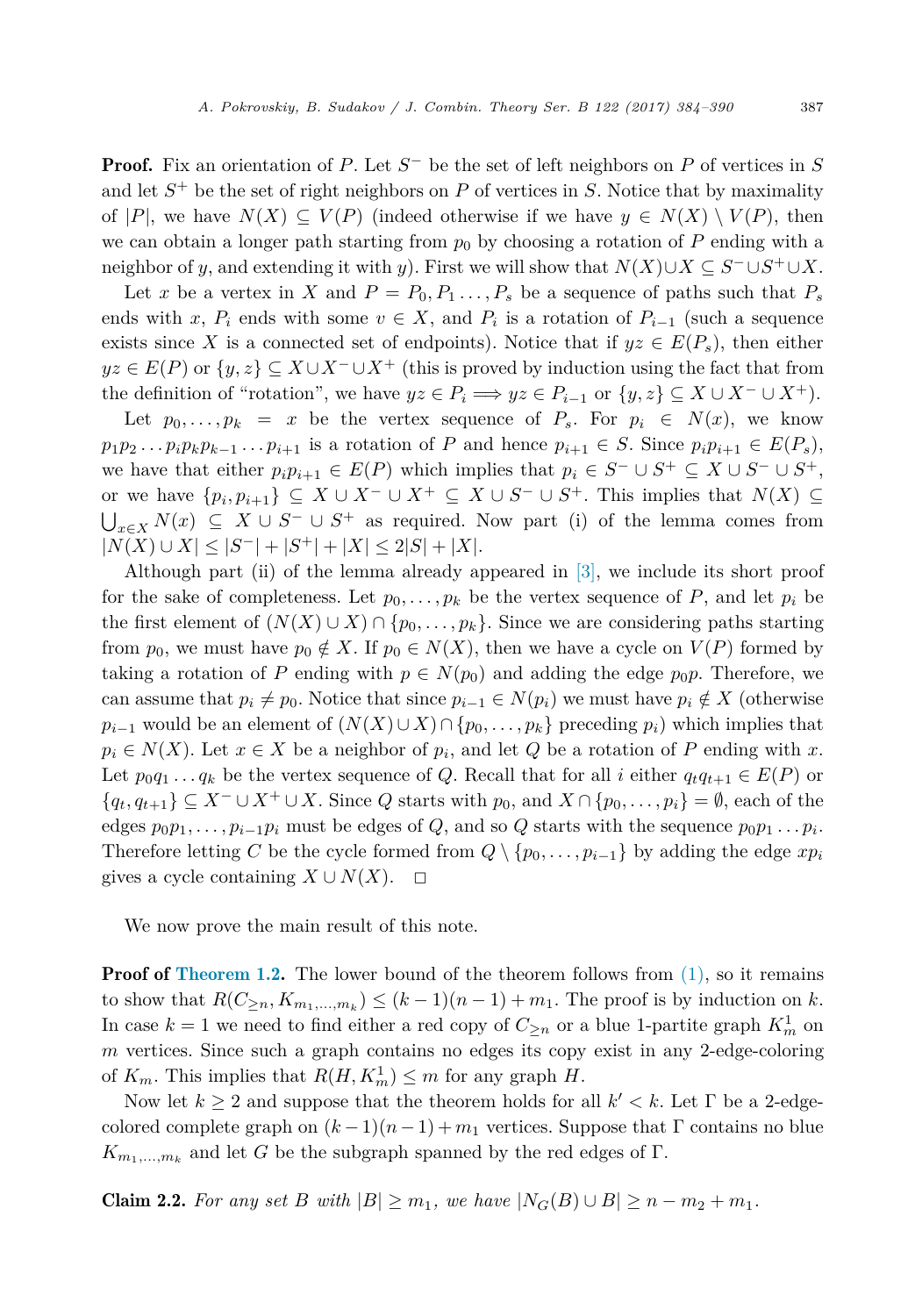**Proof.** Suppose that  $|N_G(B) \cup B| \leq n - m_2 + m_1 - 1$ . Let  $\Gamma' = \Gamma \setminus (N_G(B) \cup B)$ . We have  $|\Gamma'| = |\Gamma| - |N_G(B) \cup B| \ge (k-2)(n-1) + m_2$ . By induction  $\Gamma'$  either contains a red  $C_{\geq n}$  or a blue  $K_{m_2,...,m_k}$ . In the second case, since  $|B| \geq m_1$ , and all the edges between *B* and Γ' are blue, *B* can be joined to  $K_{m_2,...,m_k}$  in order to produce a blue  $K_{m_1,\ldots,m_k}$ .  $\Box$ 

Let *A* be a maximum size subset of *G* satisfying  $|A| < 2m_1$  and  $|N_G(A)| \leq 2|A|$ . This implies that  $|N_G(A) \cup A| \leq 3|A| < 6m_1 < n - m_2 + m_1$ , and so by [Claim 2.2](#page-3-0) we have  $|A| < m_1$ . Let *G'* be the induced subgraph of *G* on  $V(G) \setminus A$ . Note that every subset *X* with  $|X| \le m_1$  in *G'* satisfies that  $|N_{G'}(X)| > 2|X|$ —indeed otherwise we would have

$$
|N_G(X \cup A)| \le |N_G(X) \setminus A| + |N_G(A)|
$$
  
= 
$$
|N_{G'}(X)| + |N_G(A)|
$$
  

$$
\le 2|X| + 2|A| = 2|A \cup X|.
$$

This would contradict the maximality of *A*.

Let *P* be a maximum length path in *G* , and *S* the set of ending vertices for *P*. By [Lemma 2.1](#page-2-0) we have  $|N_{G'}(S)| \leq 2|S|$  which implies that  $|S| \geq m_1$ . Let X be a connected set of exactly  $m_1$  ending vertices for  $P$ . This set can be obtained by repeatedly applying rotations, adding one new ending vertex at a time until we have  $m_1$  ending vertices. This guarantees that the resulting set is connected, since we always keep all previous ending vertices. From [Claim 2.2](#page-3-0) we obtain

$$
|N_{G'}(X) \cup X| \ge n - m_2 + m_1 - |A| \ge 2m_2 + 5m_1.
$$

Since  $|X| = m_1$  and  $|N_{G'}(X) \cup X| = |N_{G'}(X)| + |X|$ , the above is equivalent to  $|N_{G'}(X)| \geq 2m_2 + 4m_1$ . Combining this with [Lemma 2.1](#page-2-0) gives

$$
|S| \ge \frac{1}{2}|N_{G'}(X)| \ge m_2 + 2m_1.
$$

Since *A* has at most  $2|A| \leq 2m_1$  neighbors in *G*, we can choose  $S' \subseteq S$  with  $|S'| = m_2$ such that there are no edges between *S'* and *A* in *G*. Note that then  $N_{G'}(S') = N_G(S')$ .

By [Lemma 2.1,](#page-2-0) there is a cycle *C* in *G*' containing  $S' \cup N_{G'}(S') = S' \cup N_G(S')$ . If  $|C| \geq n$ , then the complete graph  $\Gamma$  contains a red cycle of length at least *n*. Otherwise, if  $|C| \leq n-1$ , then let  $\Gamma' = \Gamma \setminus (S' \cup N_G(S'))$ . We have  $|\Gamma'| \geq |\Gamma| - |C| \geq (k-2)(n-1)$ 1) +  $m_1$ . Therefore, by induction, Γ' contains a blue  $K_{m_1,m_3,\dots,m_k}$ . All the edges between *S'* and Γ' are blue, and so *S'* can be joined to  $K_{m_1,m_3,...,m_k}$  in order to produce a blue  $K_{m_1,\ldots,m_k}$ .  $\Box$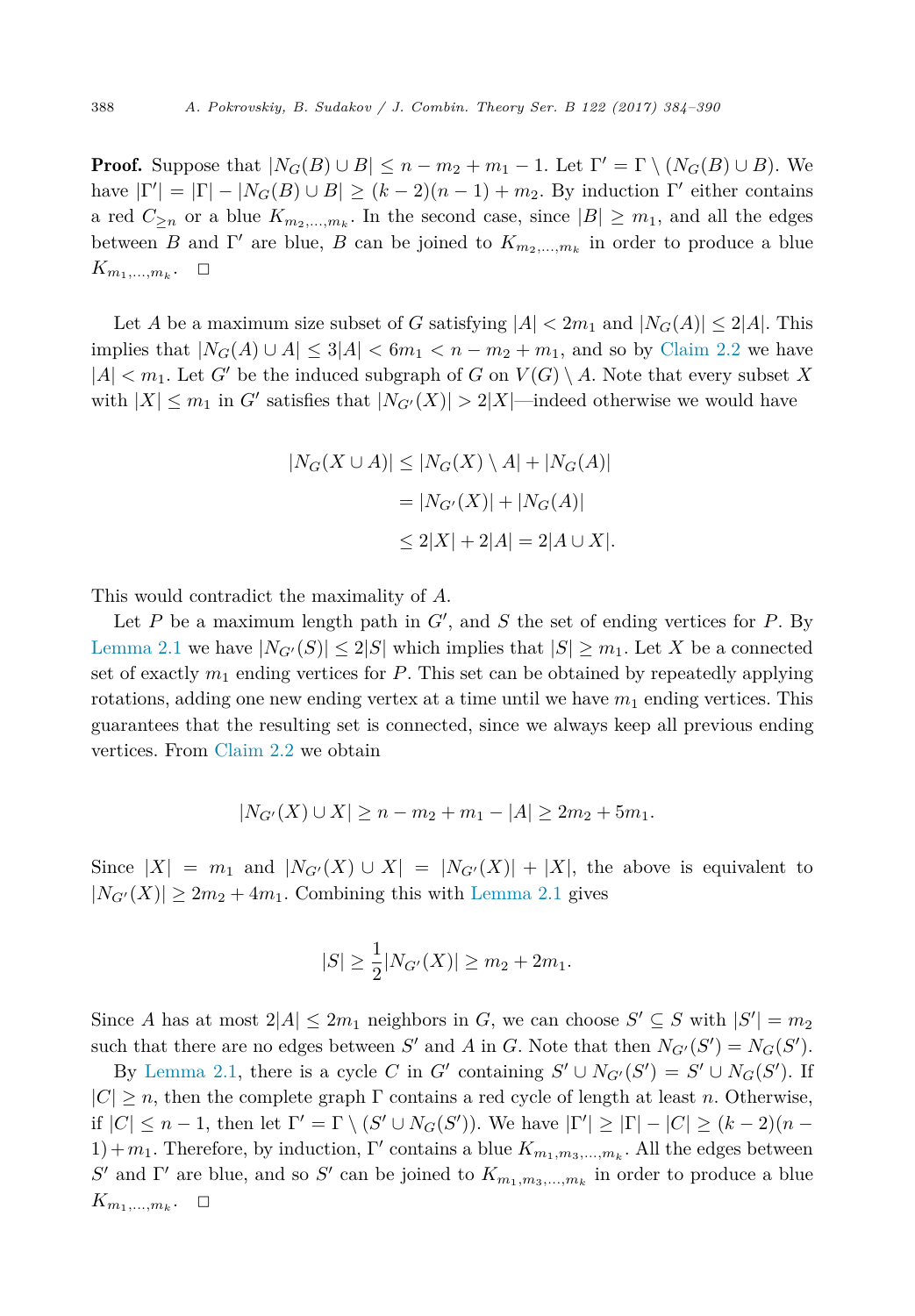### <span id="page-5-0"></span>3. Concluding remarks

An interesting open question is to determine all *n* for which  $P_n$  is  $H$ -good. It is possible to show that  $P_n$  is not  $K_{m_1,m_2}$ -good when  $n \leq 2m_2 - 2$ . To see this, let  $n = 2m_2 - 2$ ,  $N = n + m_1 - 1$  and consider the edge coloring of the complete graph  $K_N$ , consisting of two blue cliques of orders  $m_2 + m_1 - 1$  and  $m_2 - 2$  respectively with all the edges between them red. It is easy to see that this coloring contains no red path  $P_n$  and no blue  $K_{m_1,m_2}$ . This implies that constant "4" in [Corollary 1.3](#page-2-0) cannot be made less than 2.

Our main result gives either a red cycle of length at least *n* or a blue copy of *H*. One could ask whether under the same conditions, we can guarantee a cycle of length *exactly n*. Indeed, this was asked by Allen, Brightwell, and Skokan [1], who conjectured that  $R(C_n, H) = (n-1)(\chi(H) - 1) + \sigma(H)$  when  $n \geq \chi(H)|H|$ . In a forthcoming paper [\[17\],](#page-6-0) we will prove a strengthening of this conjecture for large  $\chi(H)$  and  $\sigma(H)$ . Our result shows that  $C_n$  is  $H$ -good when  $n \ge C|H|$  for some constant  $C$  and  $\sigma(H) \ge \chi(H)^{11}$ .

We would also like to mention a related problem of Erdős, Faudree, Rousseau, and Schelp [\[9\],](#page-6-0) who conjectured that  $R(C_n, K_m) = (n-1)(m-1) + 1$  for  $n \geq m$ . The best known bound for this conjecture is due to Nikiforov [\[13\],](#page-6-0) who proved it when  $n \geq 4m+1$ .

Since paths are special case of trees, it is natural to consider the Ramsey goodness problem for trees as well. For example an old result of Chvátal [6] says that any tree *T* is good for every complete graph. Motivated by a question of Erdős, Faudree, Rousseau and Schelp, in the forthcoming paper [2] we study the Ramsey goodness of bounded degree trees with respect to general graphs.

## Acknowledgments

Part of this work was done when the second author visited Freie University Berlin. He would like to thank Humboldt Foundation for a generous support during this visit and Freie University for its hospitality and stimulating research environment. Both authors would like to thank J. Skokan, M. Stein and D. Hefetz for helpful discussions, as well as D. Korandi for finding a mistake in an earlier draft of this note.

# References

- [1] P. Allen, G. Brightwell, J. Skokan, [Ramsey-goodness](http://refhub.elsevier.com/S0095-8956(16)30045-4/bib414253s1) and otherwise, Combinatorica 33 (2013) [125–160.](http://refhub.elsevier.com/S0095-8956(16)30045-4/bib414253s1)
- [2] I. Balla, A. Pokrovskiy, B. Sudakov, Ramsey goodness of bounded degree trees, preprint.
- [3] S. Brandt, H. Broersma, R. Diestel, M. Kriesell, Global [connectivity](http://refhub.elsevier.com/S0095-8956(16)30045-4/bib4242444Bs1) and expansion: long cycles and factors in *f*-connected graphs, [Combinatorica](http://refhub.elsevier.com/S0095-8956(16)30045-4/bib4242444Bs1) 26 (2006) 17–36.
- [4] S. Burr, Ramsey numbers involving graphs with long [suspended](http://refhub.elsevier.com/S0095-8956(16)30045-4/bib4275s1) paths, J. Lond. Math. Soc. 24 (1981) [405–413.](http://refhub.elsevier.com/S0095-8956(16)30045-4/bib4275s1)
- [5] S. Burr, P. Erdős, Generalizations of a [Ramsey-theoretic](http://refhub.elsevier.com/S0095-8956(16)30045-4/bib4245s1) result of Chvátal, J. Graph Theory 7 (1983) [39–51.](http://refhub.elsevier.com/S0095-8956(16)30045-4/bib4245s1)
- [6] V. Chvátal, [Tree-complete](http://refhub.elsevier.com/S0095-8956(16)30045-4/bib4368s1) graph Ramsey number, J. Graph Theory 1 (1977) 93.
- [7] D. Conlon, J. Fox, C. Lee, B. Sudakov, Ramsey numbers of cubes versus cliques, [Combinatorica](http://refhub.elsevier.com/S0095-8956(16)30045-4/bib43464C53s1) 36 [\(2016\)](http://refhub.elsevier.com/S0095-8956(16)30045-4/bib43464C53s1) 37–70.
- [8] P. Erdős, Some remarks on the theory of graphs, Bull. Amer. Math. Soc. 53 (1947) [292–294.](http://refhub.elsevier.com/S0095-8956(16)30045-4/bib4572646F7352616D736579s1)